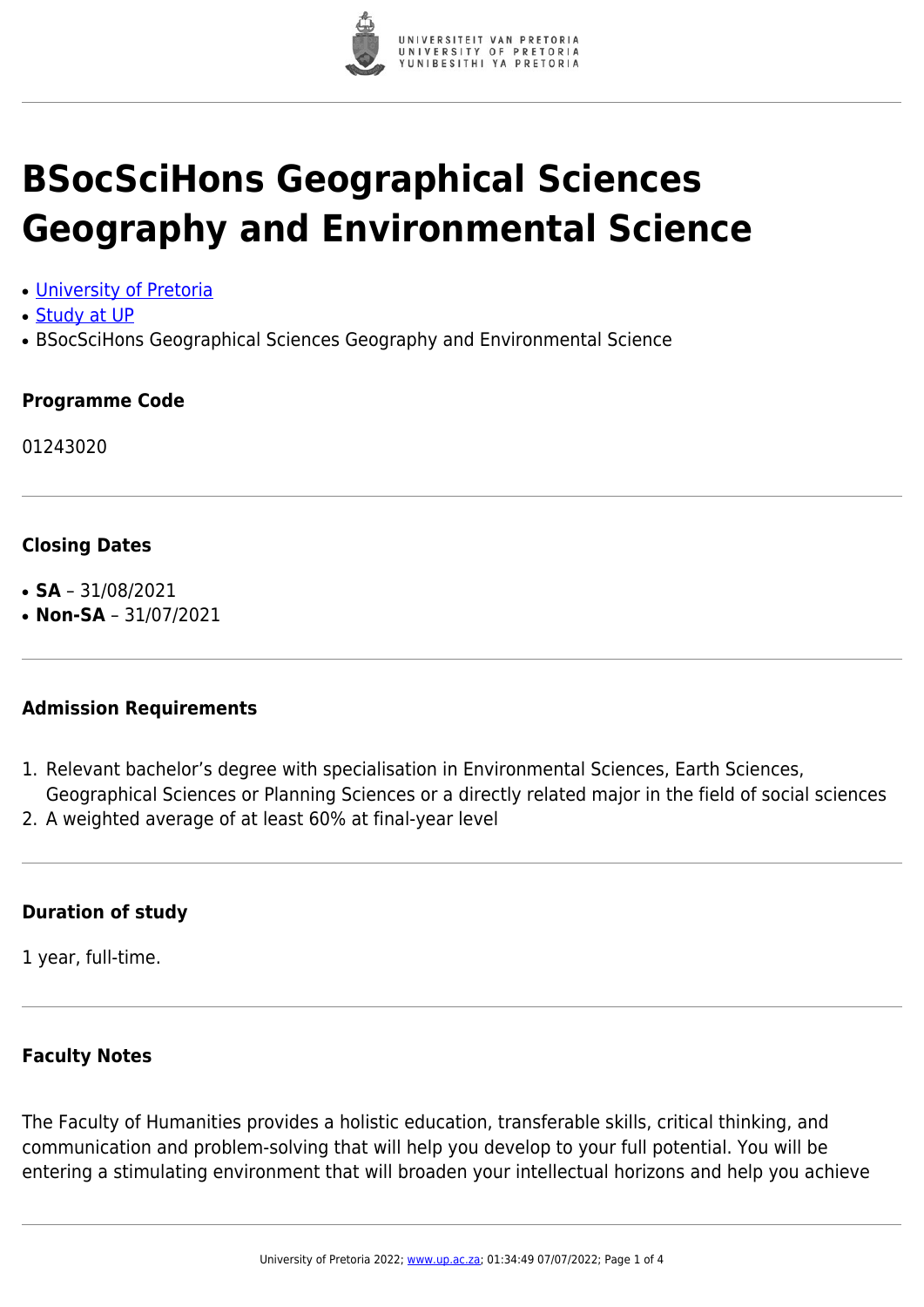

personal and professional success through the best possible learning experience.

As the most diverse Faculty of the University of Pretoria, we offer an exciting and comprehensive range of programmes and discipline-based majors, including studies in languages, social sciences and visual and performing arts.

## **Enquiries about the programme**

**Name:** Dr NC Davis **Tel:** 012 420 2882 **E-Mail:** nerhene.davis@up.ac.za



**How to apply**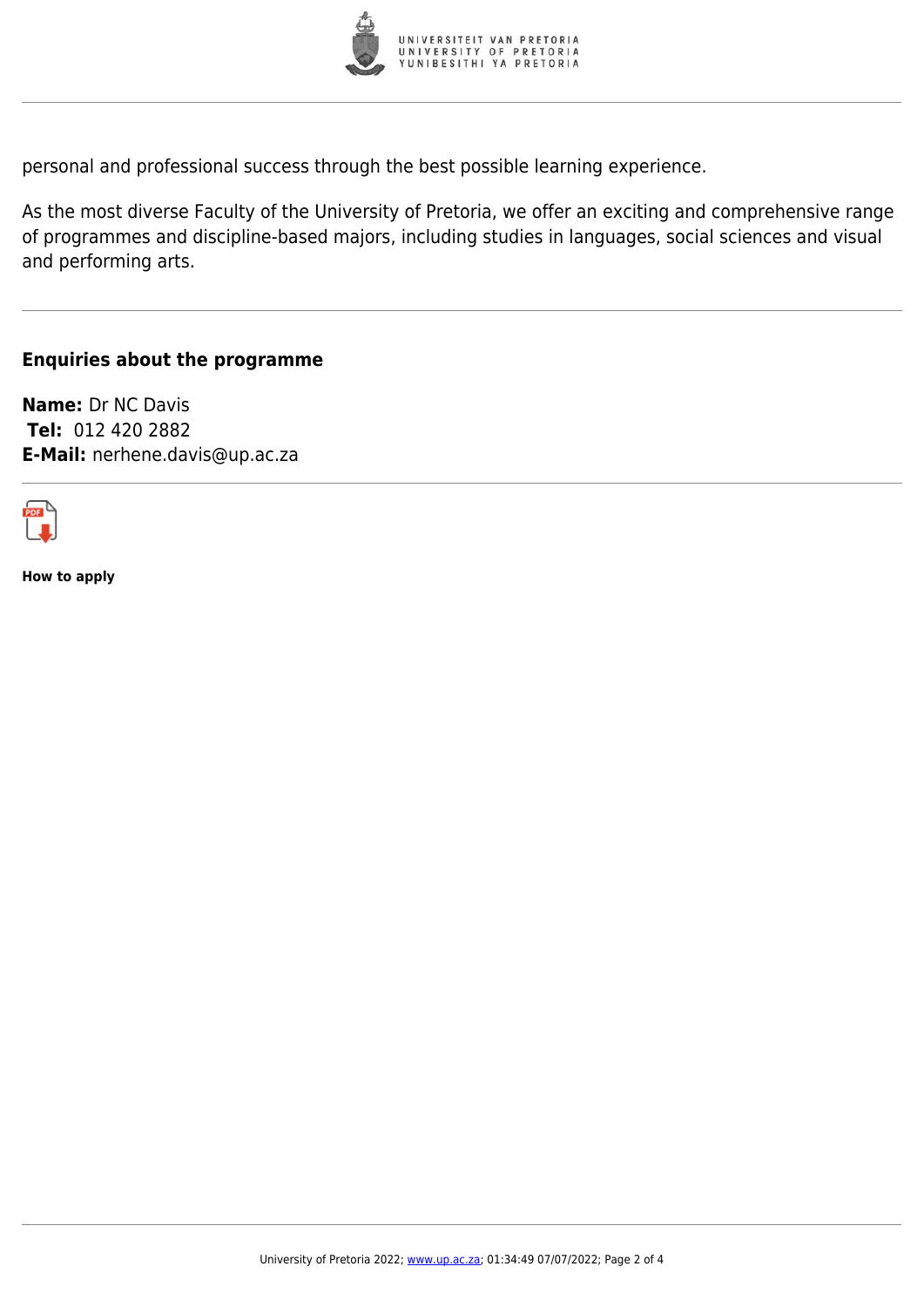



# **Online Application**